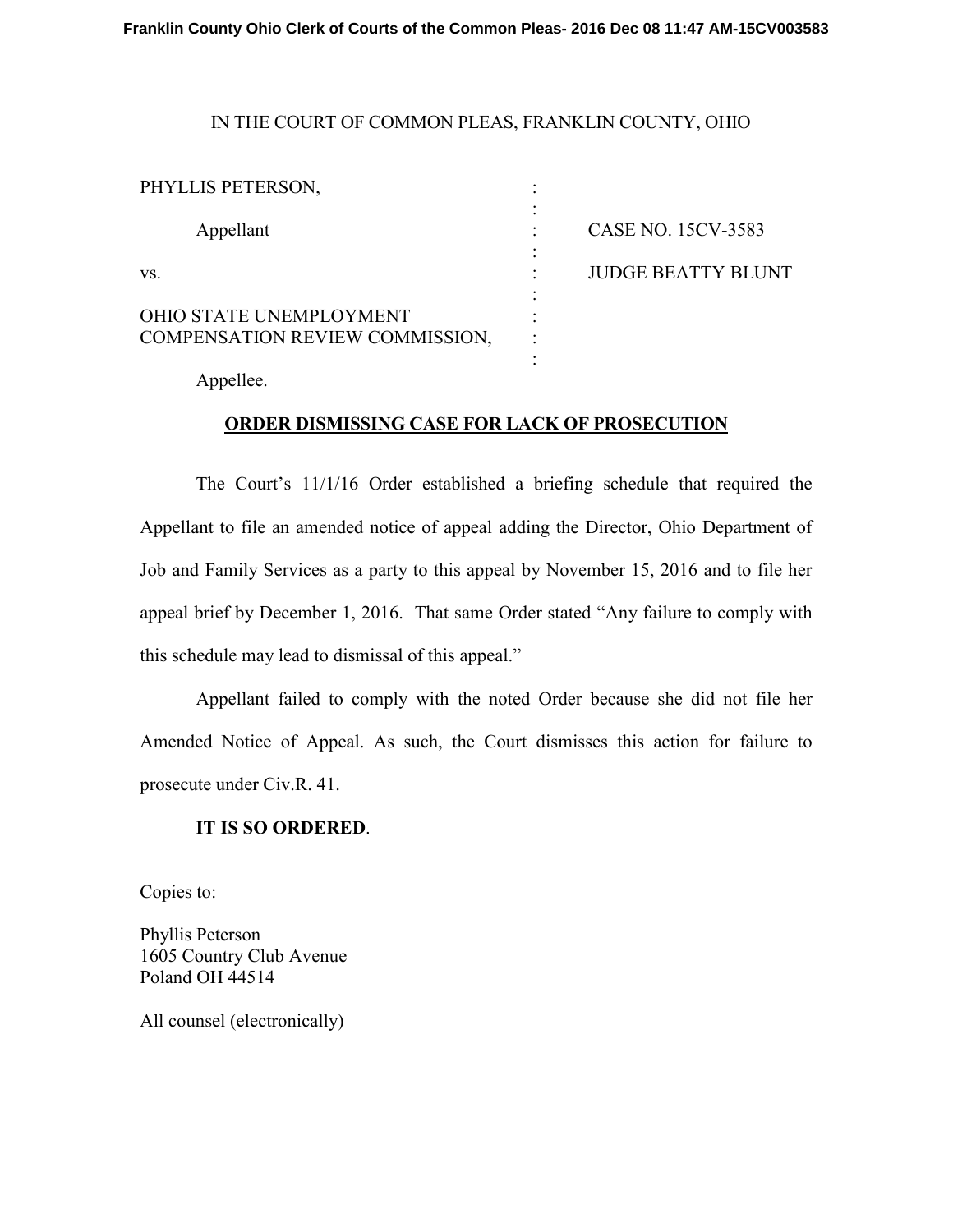## Franklin County Court of Common Pleas

**Date:** 12-08-2016

**Case Title:** PHYLLIS PETERSON -VS- OHIO STATE UNEMPLOYMENT **COMPENSATION Case Number:** 15CV003583

**Type:** ORDER

It Is So Ordered.

Laure Beaux Brunt

/s/ Judge Laurel Beatty Blunt

Electronically signed on 2016-Dec-08 page 2 of 2